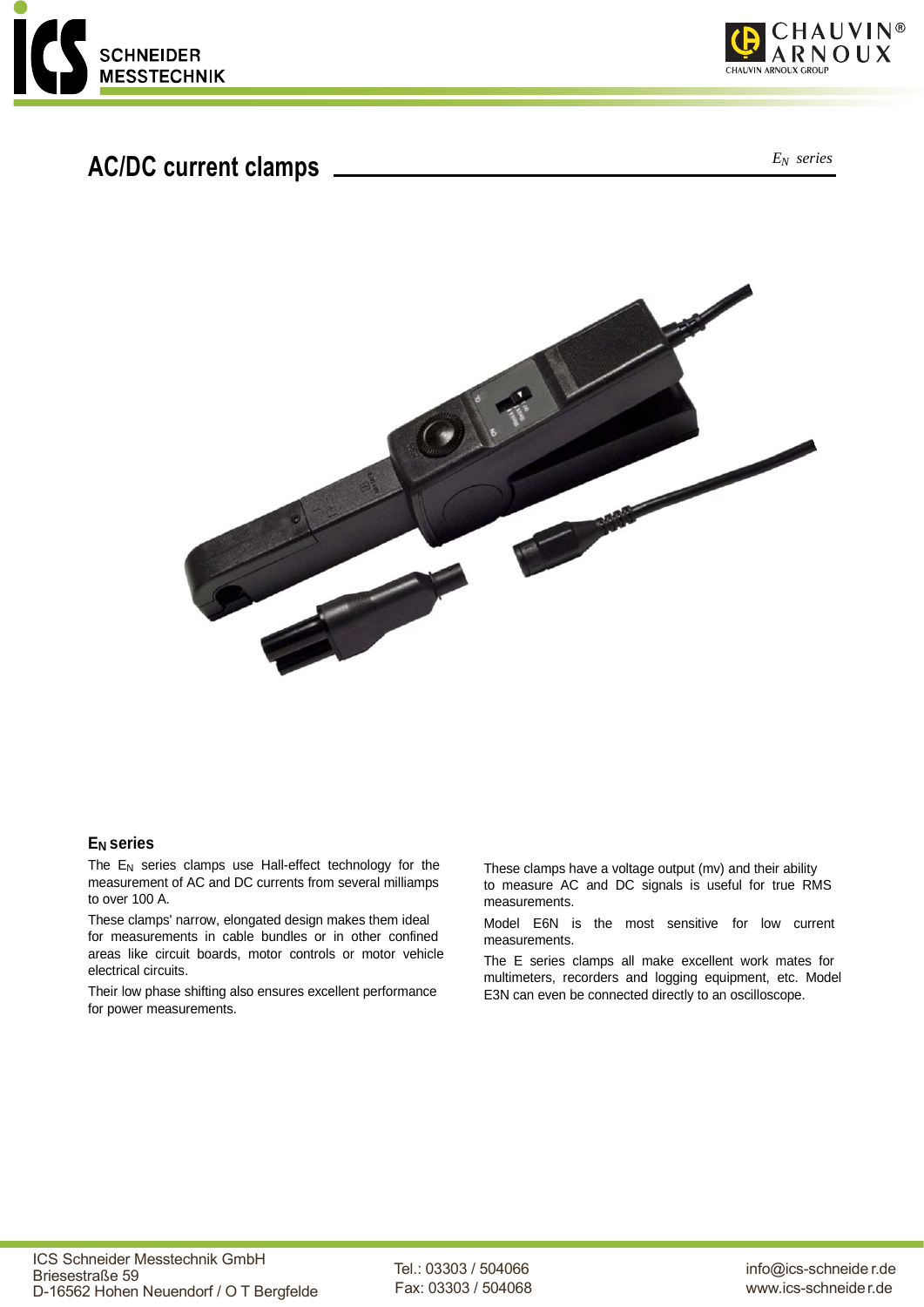![](_page_1_Picture_0.jpeg)

# *<sup>E</sup>N series* **AC/DC current clamps**

![](_page_1_Figure_3.jpeg)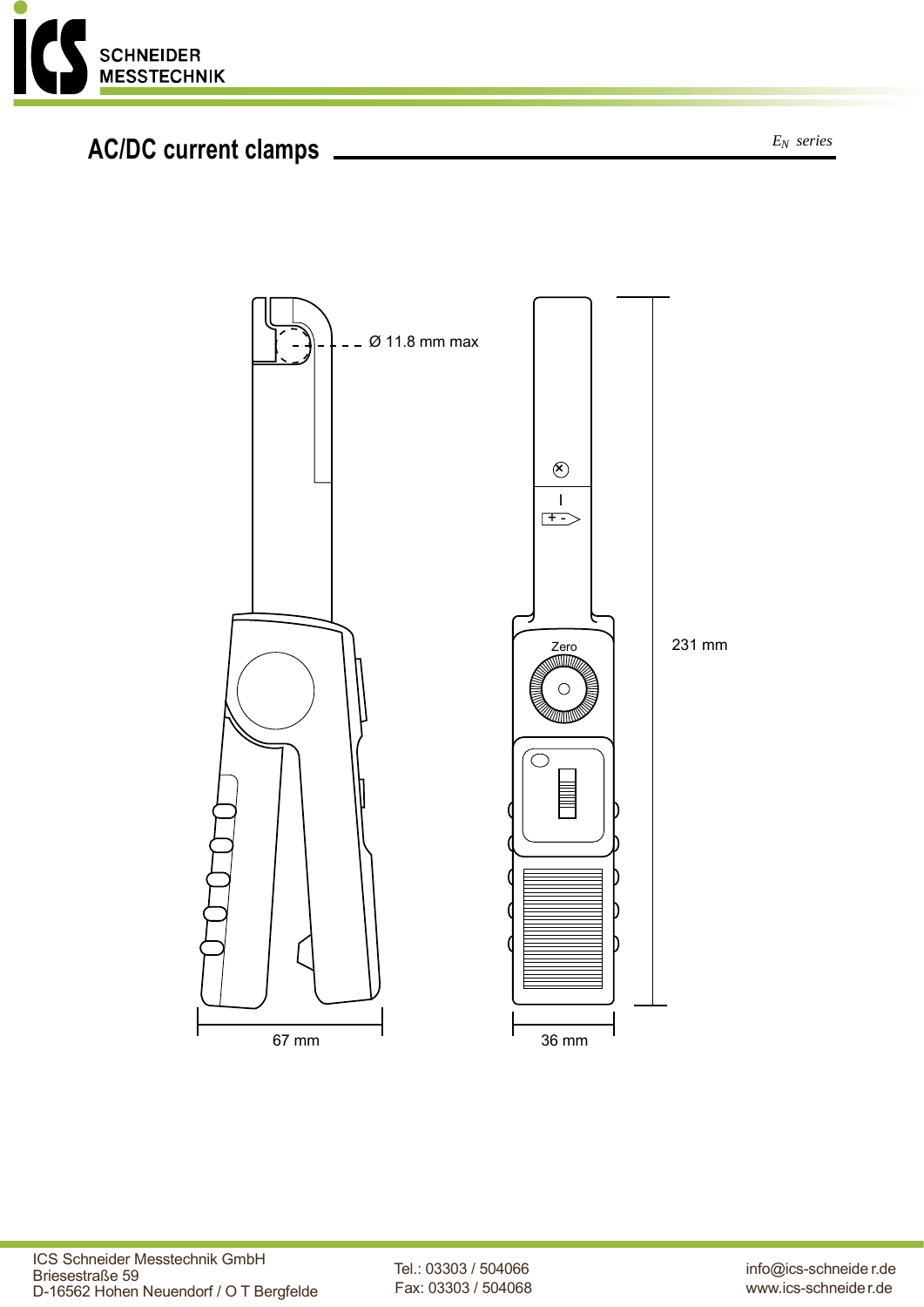![](_page_2_Picture_0.jpeg)

# **AC/dC current clamp Model E1n**

| Current | 2 A AC/DC | 150 A AC/DC |
|---------|-----------|-------------|
| Output  | 1 mV/mA   | 1 mV/A      |

# **Electrical specifications**

**Current range:**  50 mA...150 A AC/DC over two calibres **Output signal:**  1 mV/mA and 1 mV/A AC or DC **Accuracy and phase shift (1):**

| Calibre                           | 1 mV/mA (1 V/A)                                               | 1 mV/A                                                                       |
|-----------------------------------|---------------------------------------------------------------|------------------------------------------------------------------------------|
| Current range                     | 50 mA2 A DC<br>50 mA1.5 A AC                                  | 500 mA150 A                                                                  |
| Accuracy in %<br>of output signal | $2 \% \pm 20$ mV                                              | 500 mA100 A AC/DC: 1.5 % ± 30 μV<br>100 A150 A DC: 3 %<br>100 A120 A AC: 3 % |
| Frequency range                   | $DC65$ Hz: $3^\circ$                                          | DC65 Hz: 1°                                                                  |
| Phase shift                       | not specified                                                 | not specified                                                                |
| Min load impedance                | $\geq 10$ kΩ                                                  | $\geq 2$ kΩ                                                                  |
| <b>Noise</b>                      | $DC1$ Hz: $3$ mV<br>1 Hz10 kHz: 10 mV<br>10 kHz100 kHz: 18 mV | DC1 Hz: $3 \mu V$<br>1 Hz10 kHz: 10 µV<br>10 kHz100 kHz: 18 µV               |

**Operating voltage:**  600 V rms max **Common mode voltage:** 

600 V rms max **Battery:**  9 V alkaline (NEDA 1604A, IEC 6LR61) **Battery life:**  70 hours typical **Typical consumption:**  6 mA

**Battery level indicator:**  Green LED when > 6.5 V

### **Mechanical specifications**

**Operating temperature:**  0° to +50 °C

**Storage temperature:**  -30 °C to +80 °C **Influence of temperature:** 

< 0.2 % per °C

**Relative humidity for operation:**  +10 °C to +30 °C: 85 ± 5 % RH (without condensation) +40 °C to +50 °C:  $45 \pm 5$  % RH (without condensation)

#### **Operating altitude:**  0 to 2,000 m

**Max. jaw insertion capacity:**  11.8 mm

**Zero adjustment:**  20 turn potentiometer (± 1.5 A min)

### **Drop test:**

1 m on a 38 mm container of oak on con crete, test in accordance with IEC 1010

#### **Shock resistance:**

100 g, in accordance with IEC 68-2-27 **Vibration resistance:** 

10/55/10 Hz, 0.15 mm test in accordance with IEC 68-2-6

**Casing protection rating:** 

IP20 in accordance with IEC 529 **Self-extinguishing capability:** 

Casing: UL94 V2 **Dimensions:**  231 x 36 x 67 mm **Weight:**  330 g with batteries **Colour:**  Dark grey **Output:**  1.5 m two-wire lead with double or reinforced insulation terminated by 2 elbowed male safety plugs (4 mm)

**Safety specifications** 

#### **Electrical safety:**

600 V category III, pollution 2 300 V category IV, pollution 2 **Electromagnetic compatibility (EMC):** EN 50081-1: class B EN 50082-2:

- Electrical discharge IEC 1000-4-2
- Radial field IEC 1000-4-3
- Fast transients IEC 1000-4-4
- Magnetic field at 50/60 Hz IEC 1000-4-8

(1) Conditions of reference: 23 °C ±5 °K, 20 to 75 % RH, 48 to 65 Hz, external magnetic field < 40 A/m, no current-carrying conductor nearby, centred test sample, load impedance 1 MΩ

| <b>To order</b>                                                     | Reference  |
|---------------------------------------------------------------------|------------|
| AC/DC current clamp model <b>E1N</b> with battery and user's manual | P01120030A |

Tel.: 03303 / 504066 Fax: 03303 / 504068 *EN series*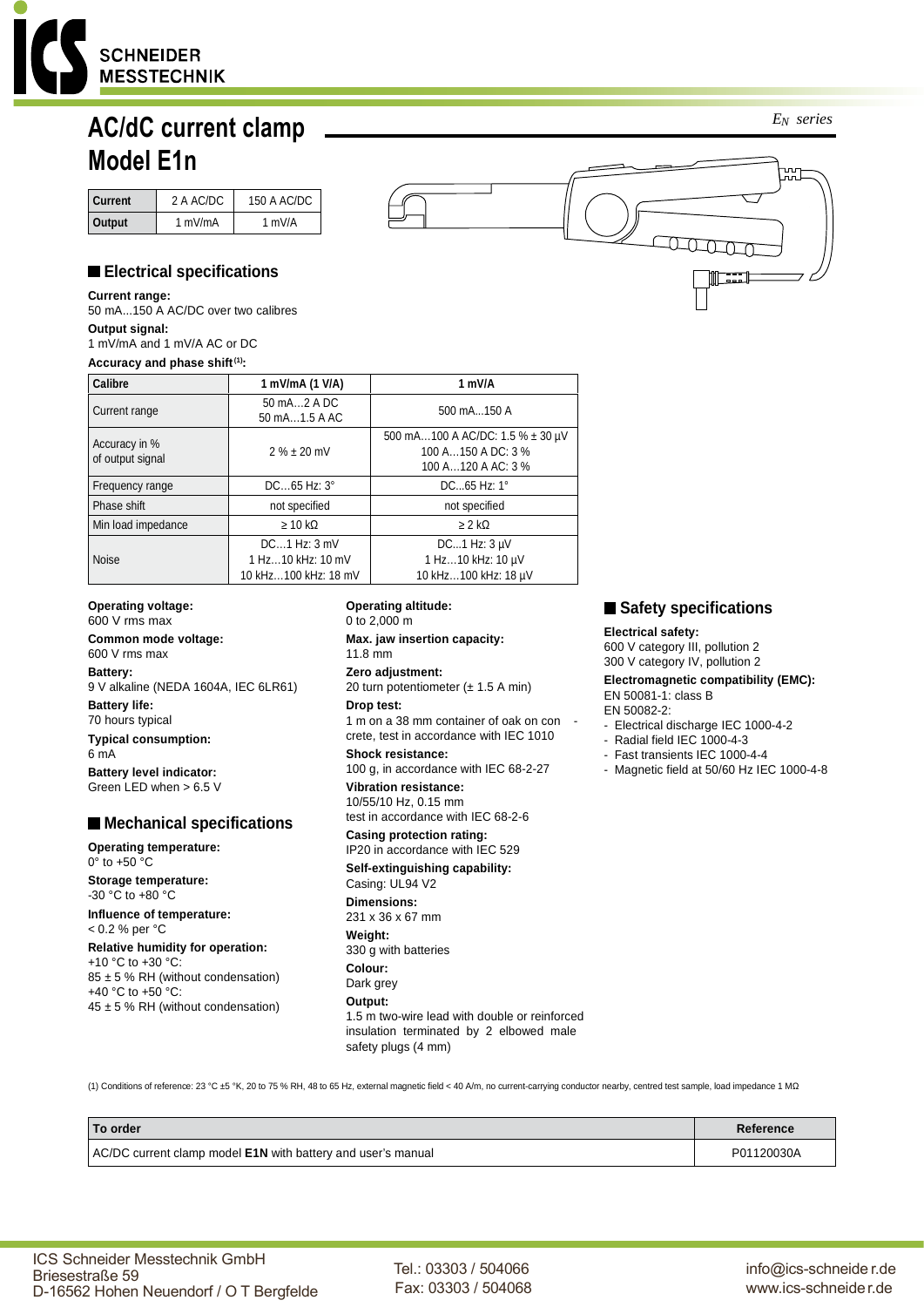![](_page_3_Picture_0.jpeg)

# **oscilloscope clamp for AC/dC current**

## **Model E3n (insulated AC/dC current probe)**

| 100 mV/A<br>$10$ mV $/$ A<br>Output |  |
|-------------------------------------|--|

### ■ Description

The E3N clamp is designed to measure AC and DC currents by using Hall-effect technology. Its narrow, elongated shape makes it ideal for measurements in cable bundles or in confined spaces such as the wiring on switchboards, motor control units and electrical circuits on motor vehicles. It is particularly appreciated for its True RMS measurements on AC+DC signals. It offers 2 different sensitivities.

#### **Electrical specifications**

#### **Current calibres:**

0.1 A ...10 A peak 0.5 A ...100 A peak

#### **Output signal:**

100 mV AC+DC / A AC+DC (1 V for 10 A) 10 mV AC+DC / A AC+DC (1 V for 100 A)

#### **Accuracy and phase shift (1):**

| Calibre                        | 10 A               | 100 A                                            |                  |
|--------------------------------|--------------------|--------------------------------------------------|------------------|
| Current range                  |                    | 100 mA10 A peak 500 mA40 A peak   40 A100 A peak |                  |
| Accuracy in % of output signal | $\leq$ 3 % + 5 mV  | ≤ 4 % + 500 uV                                   | $\leq 15\%$      |
| Phase shift                    | $\leq 1.5^{\circ}$ | $< 1^{\circ}$                                    | $\leq 1^{\circ}$ |

#### **Bandwidth:**

DC...100 kHz (-3 dB) (depending on current value)

#### **Rise/fall time from 10 % to 90 %:**

n 10 A calibre: 3 µs n 100 A calibre: 4 µs

### **10 % delay time:**

n 10 A calibre: 2.7 µs

### n 100 A calibre: 1.8 µs

**Insertion impedance (at 10 kHz / 50 kHz):**

 $< 1.3$  mΩ /  $< 10$  mΩ

**DC zero adjustment:** 20 turns of potentiometer

#### **Typical output noise level (peak-peak) from DC to 100 kHz:**

n 10 A calibre: 6 mV n 100 A calibre: 600 µV

#### **Battery:**

9 V alkaline (NEDA 1604A, IEC 6LR61)

**Battery life:**  55 hours typical **Typical consumption:**

8.6 mA typical / 12 mA max. **Battery level indicator:**

Green LED when > 6.5 V

**Overload indicator:** Red LED indicates the measured current is too high for the selected range

#### **Influence of temperature:**

≤ 2000 ppm /°C

Briesestraße 59

**Influence of conductor position in jaws:** ≤ 0.5 % of output signal at 1 kHz

#### **Common mode voltage (600 V max) for AC measurements (typical / max):**

n 10 A calibre: at 50 Hz: 3.48 mA/100 V / 5 mA/100 V at 400 Hz: 25.91 mA/100 V / 50 mA/100 V n 100 A calibre: not measurable

#### **Mechanical specifications**

#### **Clamping capacity:**

Cable: Ø max 11.8 mm **Output:**  Via 2 m coaxial cable terminated by BNC insulated plug.

#### **Dimensions:**

231 x 67 x 36 mm **Weight:** 

### 330 g with battery

**Operating temperature:** 0° to +50 °C

**Storage temperature:**  -30 °C to +80 °C

**Relative humidity for operation:** 0 to 85 % RH with a linear decrease above 35°C

**Operating altitude:**  0 to 2,000 m

#### **Casing protection rating:** IP20 (IEC 529)

**Drop test:**  1 m (IEC 68-2-32)

#### **Shock resistance:** 100 g / 6 ms / half-period (IEC 68-2-27)

#### **Vibration resistance:**

10/55/10 Hz, 0.15 mm (IEC 68-2-6) **Self-extinguishing capability:**  UL94 V2 **Colour:** 

Dark grey

#### **Safety specifications**

#### **Electrical safety:**

- Instrument with double insulation or reinforced insulation between the primary, the secondary and the grippable part located under the guard as per IEC 1010-1 & IEC 1010-2-032
- 600 V category III, pollution degree 2
- 300 V category IV, pollution degree 2

#### **Electromagnetic compatibility (EMC):** EN 50081-1: class B

- EN 50082-2:
- Electrostatic discharge IEC 1000-4-2:

### - Fast transients IEC 1000-4-4:

- 1 kV level 2 performance criterion B 2 kV level 3 performance criterion B
- Magnetic field at the network frequency (IEC 1000-4-8):
- field of 400 A/m at 50 Hz: < 1 A

info@ics-schneide r.de www.ics-schneider.de

*EN series*

![](_page_3_Picture_67.jpeg)

ICS Schneider Messtechnik GmbH D-16562 Hohen Neuendorf / O T Bergfelde

Tel.: 03303 / 504066 Fax: 03303 / 504068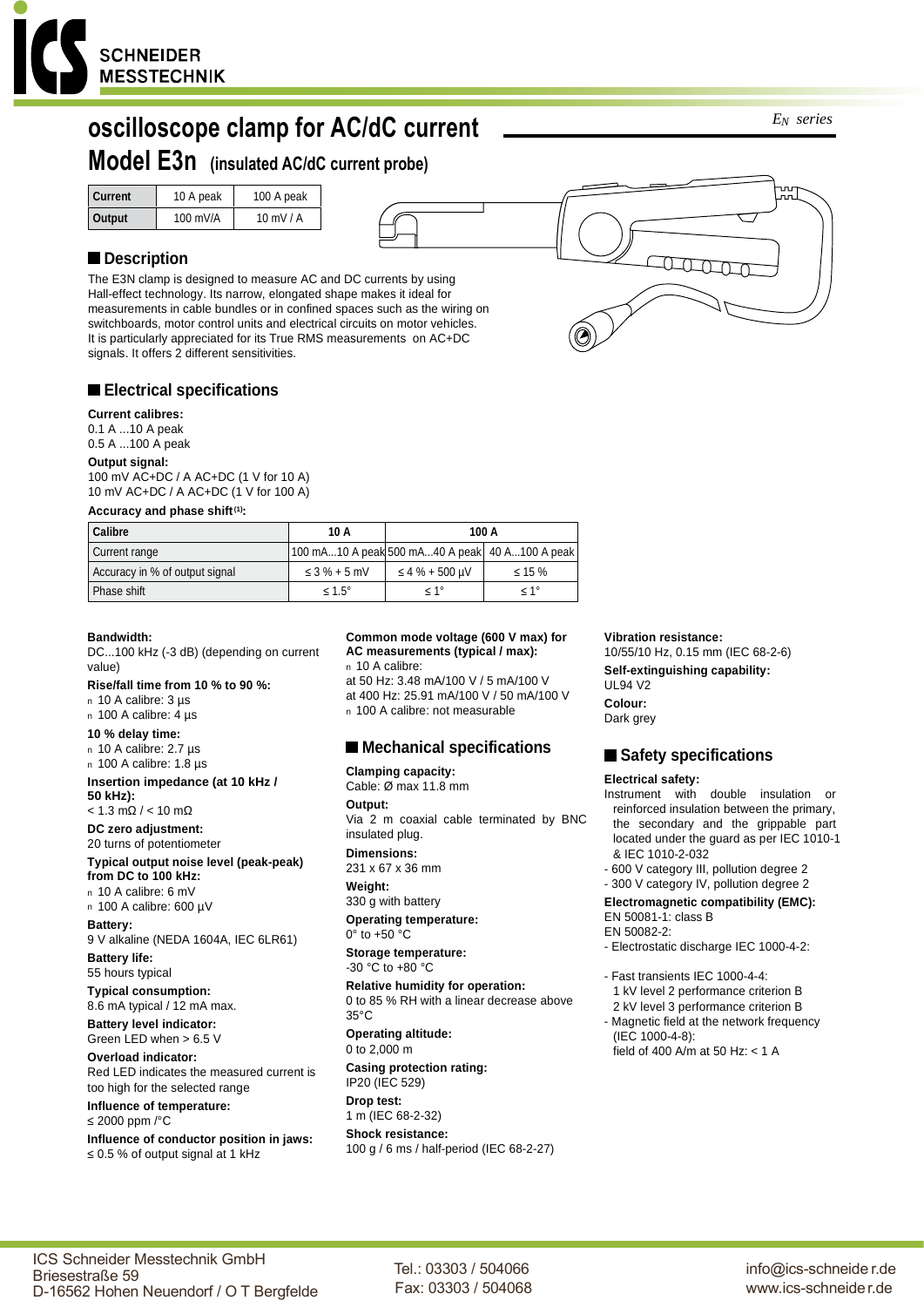![](_page_4_Picture_0.jpeg)

# **oscilloscope clamp for AC/dC current Model E3n (insulated AC/dC current probe)**

**Curves** *100 A calibre* Linearity with DC 0%  $-2%$  $-4%$  $-6%$  $rac{6}{10}$  -8% 10%

![](_page_4_Figure_3.jpeg)

Frequency response **Phase shift** 

![](_page_4_Figure_5.jpeg)

![](_page_4_Figure_7.jpeg)

![](_page_4_Figure_9.jpeg)

![](_page_4_Figure_10.jpeg)

*EN series*

ICS Schneider Messtechnik GmbH Briesestraße 59 D-16562 Hohen Neuendorf / O T Bergfelde

Tel.: 03303 / 504066 Fax: 03303 / 504068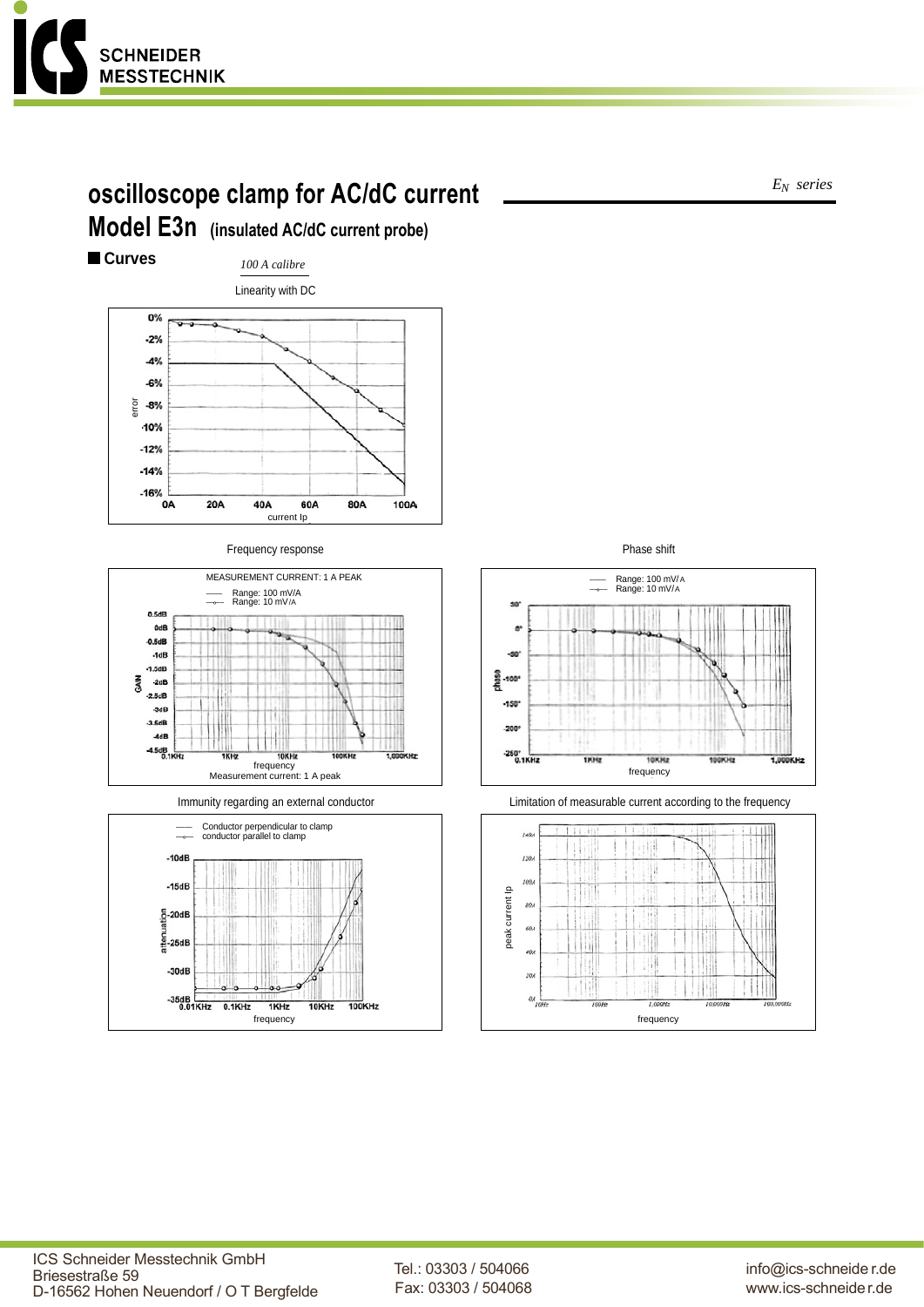![](_page_5_Picture_0.jpeg)

# **oscilloscope clamp for AC/dC current**

**Model E3n (insulated AC/dC current probe)**

### **Curves**

![](_page_5_Figure_4.jpeg)

0.1 A peak

![](_page_5_Figure_6.jpeg)

*EN series*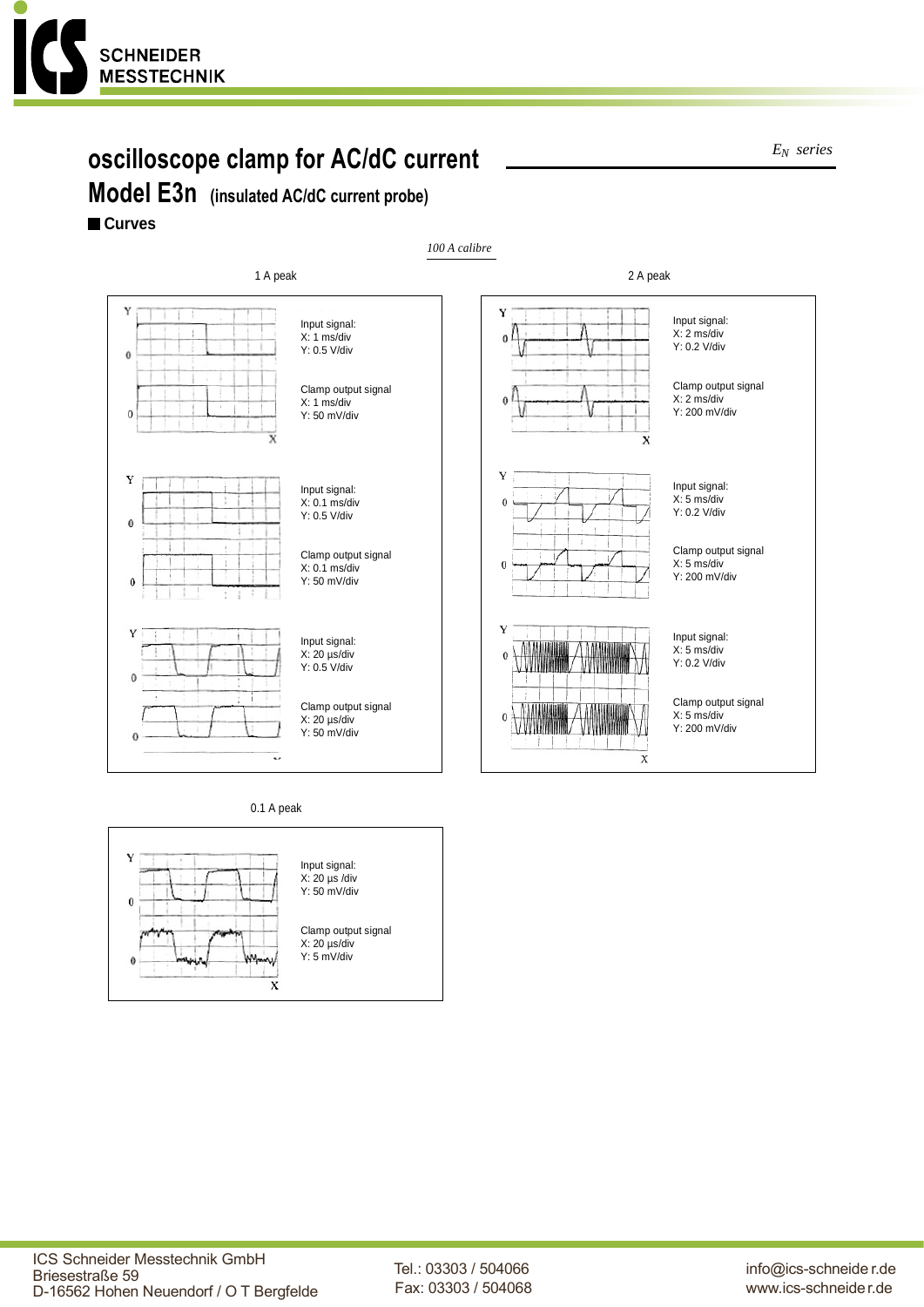![](_page_6_Picture_0.jpeg)

# **oscilloscope clamp for AC/dC current**

*EN series*

# **Model E3n (insulated AC/dC current probe)**

**Curves**

![](_page_6_Figure_5.jpeg)

#### Insertion impedance

![](_page_6_Figure_7.jpeg)

(1) Conditions of reference: 23 °C ± 5 °K, 20 % to 75 % RH, power supply voltage 8 V ± 0.1 V DC sinusoidal signal with frequency of DC at 1 kHz, external magnetic field < 40 A/m, no DC<br>components, no external conductor wi

| To order                                                                                                 | Reference  |
|----------------------------------------------------------------------------------------------------------|------------|
| Oscilloscope clamp for AC/DC current model <b>E3N</b> , with battery and user's manual                   | P01120043A |
| Oscilloscope clamp for AC/DC current model <b>E3N</b> , with mains power pack, battery and user's manual | P01120047  |

Tel.: 03303 / 504066 Fax: 03303 / 504068